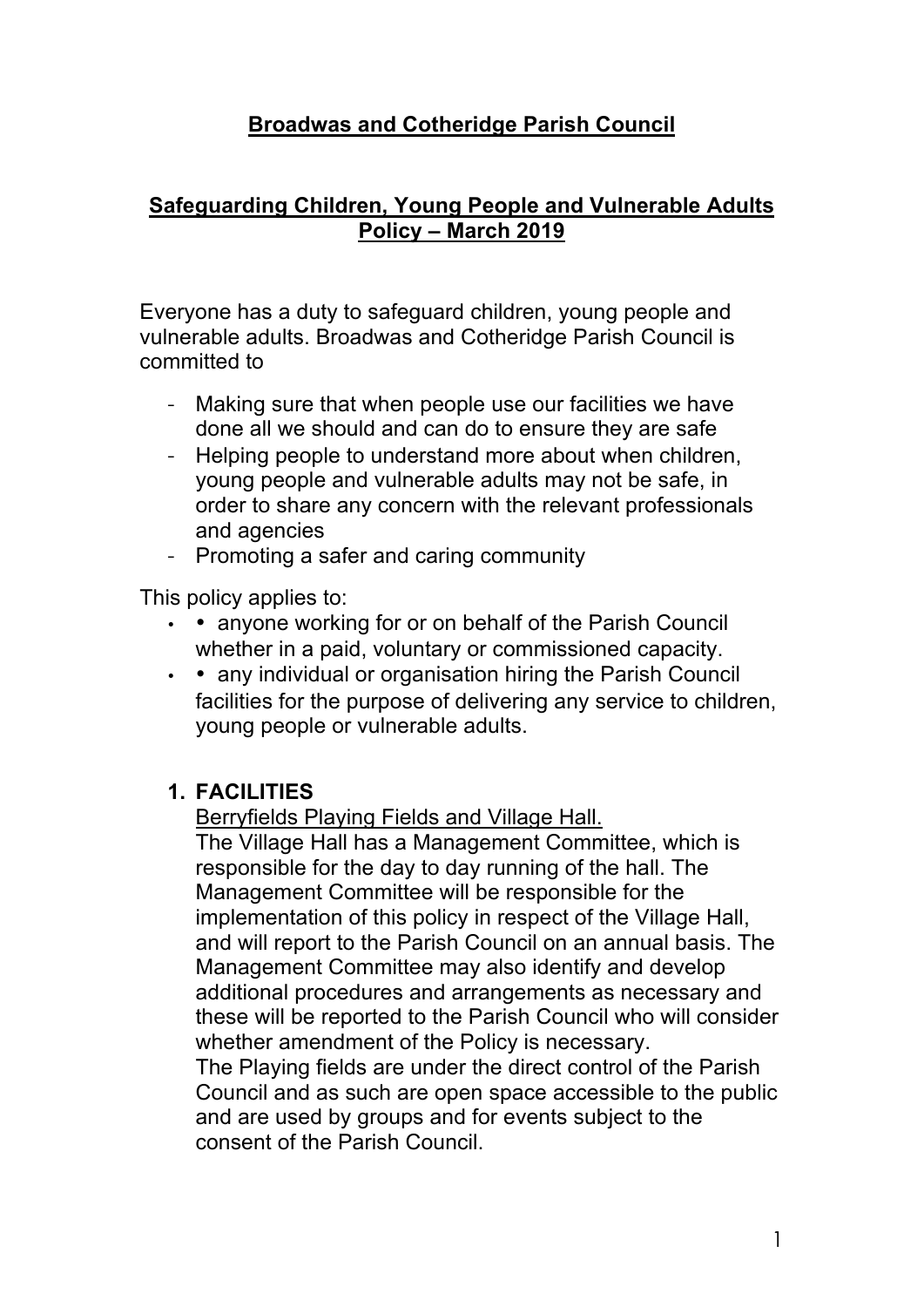The Parish Council has no specific person, either Councillors or staff members who are involved in the care of children or adults at the facilities listed above, but will ensure that, should a concern arise, the correct procedures related to this policy are followed. This will include ensuring that all persons who use and or hire these facilities will be made aware of and where appropriate usage conditional on meeting the requirements of this policy.

#### **2. DEFINITIONS:**

Children and young people: Anyone under the age of 18 years Vulnerable Adult:

- $\circ$  Anyone over 18 who is:
- <sup>o</sup> Unable to care for themselves
- <sup>o</sup> Unable to protect themselves from significant harm or exploitation
- $\circ \cdot$  Or may be in need of community care services

## **3. SAFE ENVIRONMENT**

In order to promote a safe environment for children, young people and vulnerable adults, the Parish Council will:

- <sup>o</sup> Provide safe facilities and ensure regular safety assessments are undertaken.
- <sup>o</sup> Ensure that employees, councillors and leaders of activities using parish council facilities, are aware of safeguarding expectations and subject to relevant checks where required
- <sup>o</sup> Display on notice boards the relevant safeguarding contacts for advice and help.

## **4. HIRE OF FACILITIES TO GROUPS FOR USE WITH CHILDREN, YOUNG PEOPLE OR VULNERABLE ADULTS**

Parish Council will require any group using its facilities to:

- $\circ$  Have public liability insurance.
- <sup>o</sup> Have a suitable safeguarding children, young people and vulnerable adults policy and/or agree to work to the Parish Council's policy and relevant guidance.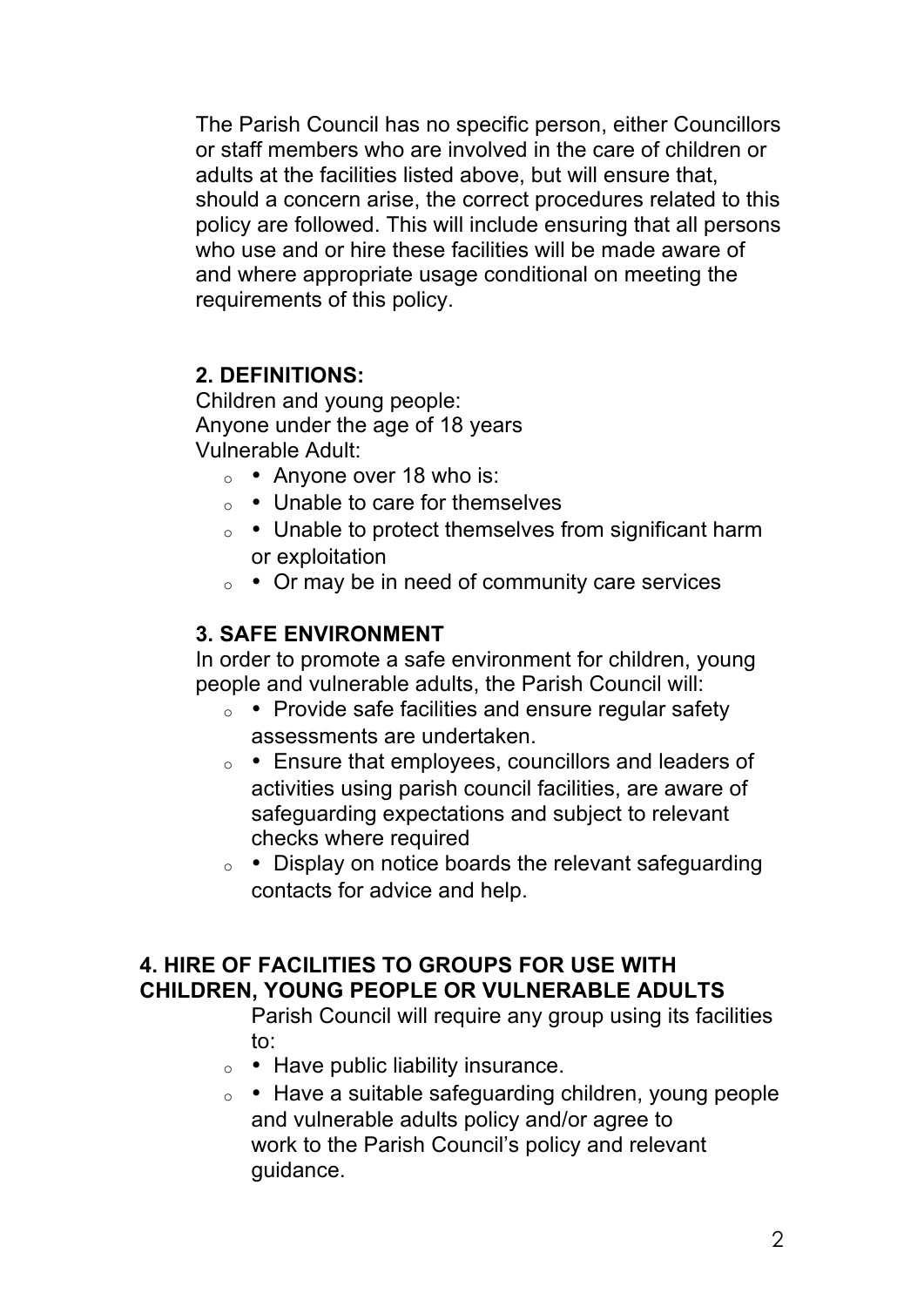- <sup>o</sup> Ensure leaders make their members aware of the Parish Council Policy and ensure that it is followed whilst using parish facilities.
- <sup>o</sup> Ensure leaders have valid enhanced Disclosure and Barring Service DBS checks as appropriate
- <sup>o</sup> Complete a risk assessments for individual activities.

## **5. SAFE WORKING PRACTICES**

All users of Parish Council facilities must follow the safeguarding children, young people and vulnerable adults policy and procedures at all times. For example they should:

- $\circ$  Never leave children, young people or vulnerable adults unattended with adults who have not been subject to a Disclosure and Barring Service (DBS) check.
- $\circ$  Plan activities to involve more than one person being present or at least in sight or hearing of others. Alternatively, record, or inform others of their whereabouts and intended action.
- <sup>o</sup> Where possible, have male and female leaders working with a mixed group.
- <sup>o</sup> Ensure registers are complete and attendees are marked in and signed out.
- <sup>o</sup> Ensure that photos or videos of individuals are not taken without written permission from parents/ carers.
- $\circ$  Ensure they have access to a first aid kit and telephone and know fire procedures.
- <sup>o</sup> Ensure that where a child, young person or vulnerable adult needs assistance with toilet trips and when first aid is required, that this is carried out in pairs or in the latter case, that it is carried out where they can be seen.
- <sup>o</sup> When working outside, ensure activities, breaks and clothing are suitable for the weather conditions and that shelter is available where possible.

## **6. CODE OF CONDUCT FOR USERS OF PARISH COUNCIL FACILITIES**

 $\circ$  • Treat each other with respect.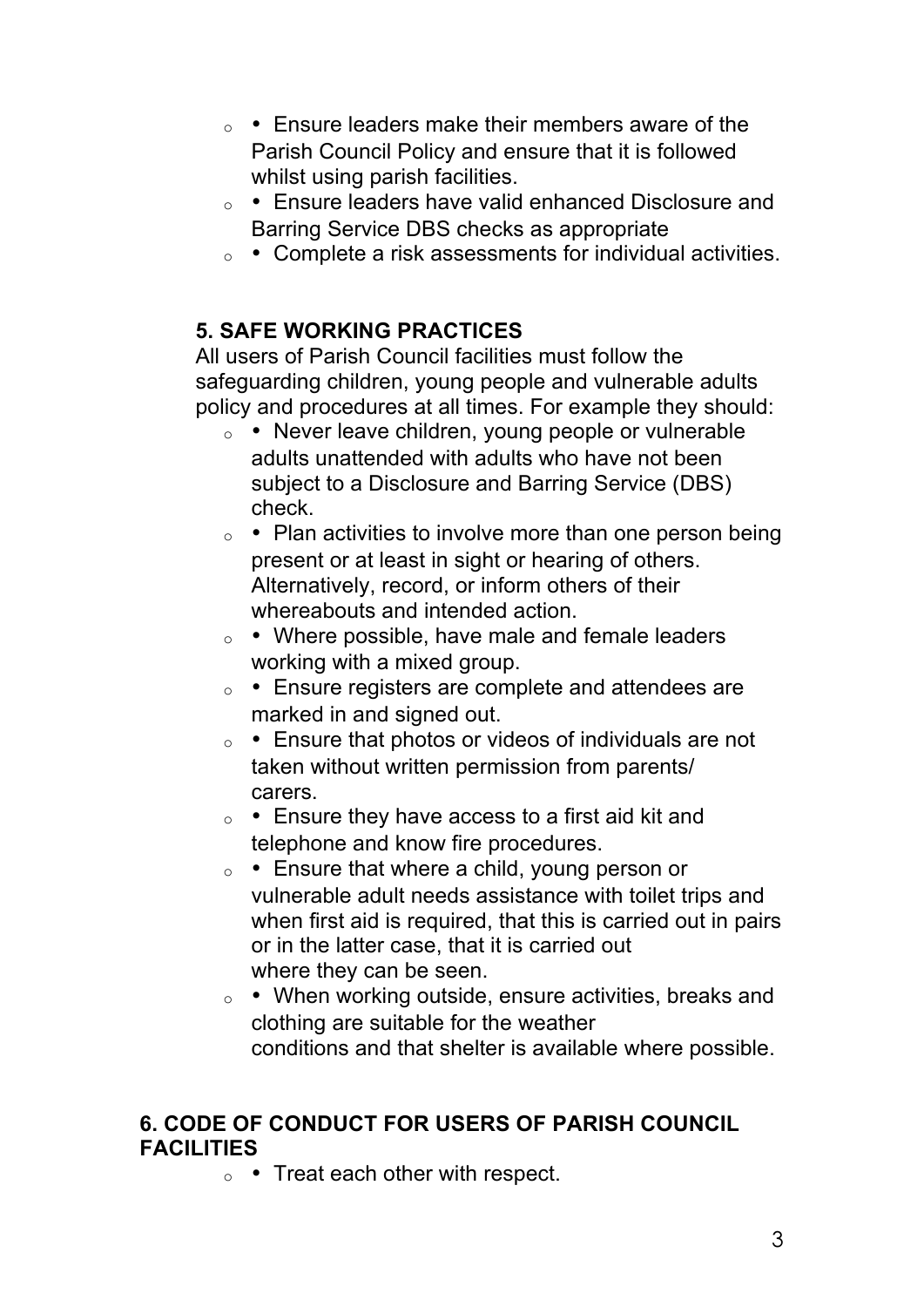- <sup>o</sup> Show consideration for other groups using the facilities.
- $\circ$  Treat the facilities provided with due care and respect.
- $\circ$  Provide an example of good conduct that you wish others to follow.
- $\circ$  Refrain from any behaviour that involves racism, sexism and bullying and in addition to report any instances of such behaviour to group leaders, Parish Councillors, the Parish Clerk or parents and carers, as appropriate.
- $\circ$  Encourage an open atmosphere within user groups so that discussion about issues that will affect participants whilst they are attending sessions can contribute to the smooth running of activities.

## **7. RESPONDING TO SAFEGUARDING CONCERNS**.

The Parish Council supports the Agencies who are responsible for ensuring that any concern or situation that may indicate a child, young person or vulnerable adult is at risk of or may be subject to abuse, neglect, exploitation and or harm.

The principal pieces of legislation governing this policy are:

- o Working together to safeguard Children 2010
- o The Children Act 1989
- o The Adoption and Children Act 2002:
- o The Children act 2004
- o Safeguarding Vulnerable Groups Act 2006
- o Care Standards Act 2000
- o Public Interest Disclosure Act 1998
- $\circ$  The Police Act CRB 1997
- o Mental Health Act 1983
- o NHS and Community Care Act 1990
- o Rehabilitation of Offenders Act 1974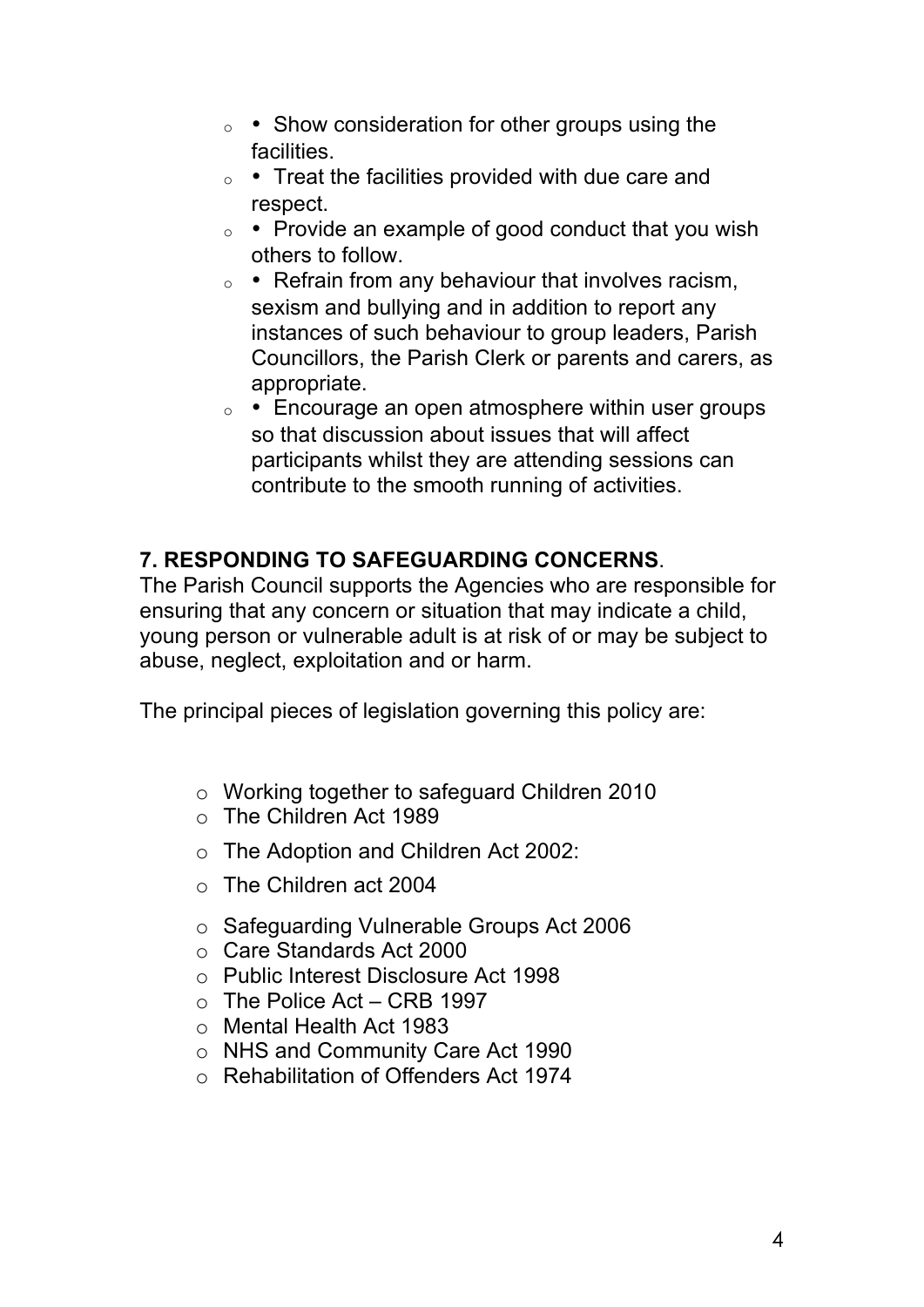# **8. SAFEGUARDING CONTACT DETAILS**

| Contact                      | Telephone         | website                   |
|------------------------------|-------------------|---------------------------|
| If you have any              | Staff are         | http://www.worcestershire |
| concerns about a child       | available Mon     | gov.uk/info/20559/refer_t |
| or young person living       | day               | o childrens social care/  |
| in Worcestershire and        | to Thursday       | 1657/are you a member     |
| feel that they may be        | from 9.00am       | of the public and worri   |
| in need of protection or     | to $5.00pm$       | ed about a child          |
| safeguarding contact         | and Fridays       |                           |
| the Family Front             | from 9.00am       |                           |
| Door.                        | to 4.30pm.        |                           |
|                              | telephone:        |                           |
|                              | 01905             |                           |
|                              | 822666            |                           |
|                              | For               |                           |
|                              | assistance ou     |                           |
|                              | t of office       |                           |
|                              | hours (weekd      |                           |
|                              | ays and all       |                           |
|                              | day at            |                           |
|                              | weekends          |                           |
|                              | and bank          |                           |
|                              | holidays):        |                           |
|                              | telephone:        |                           |
|                              | 01905             |                           |
|                              | 768020            |                           |
|                              |                   |                           |
| Are you worried about        | If you need       |                           |
| an adult who may be          | an urgent         |                           |
| vulnerable to abuse or       | response          |                           |
| neglect?                     | please call       |                           |
| Contact                      | using the         |                           |
| <b>Worcestershire County</b> | <b>ATIS</b>       |                           |
| Council's                    | (Access,          |                           |
| <b>Safeguarding Team</b>     | <b>Triage and</b> |                           |
|                              | Intervention      |                           |
|                              | Service) 0190     |                           |
|                              | 5768053.          |                           |